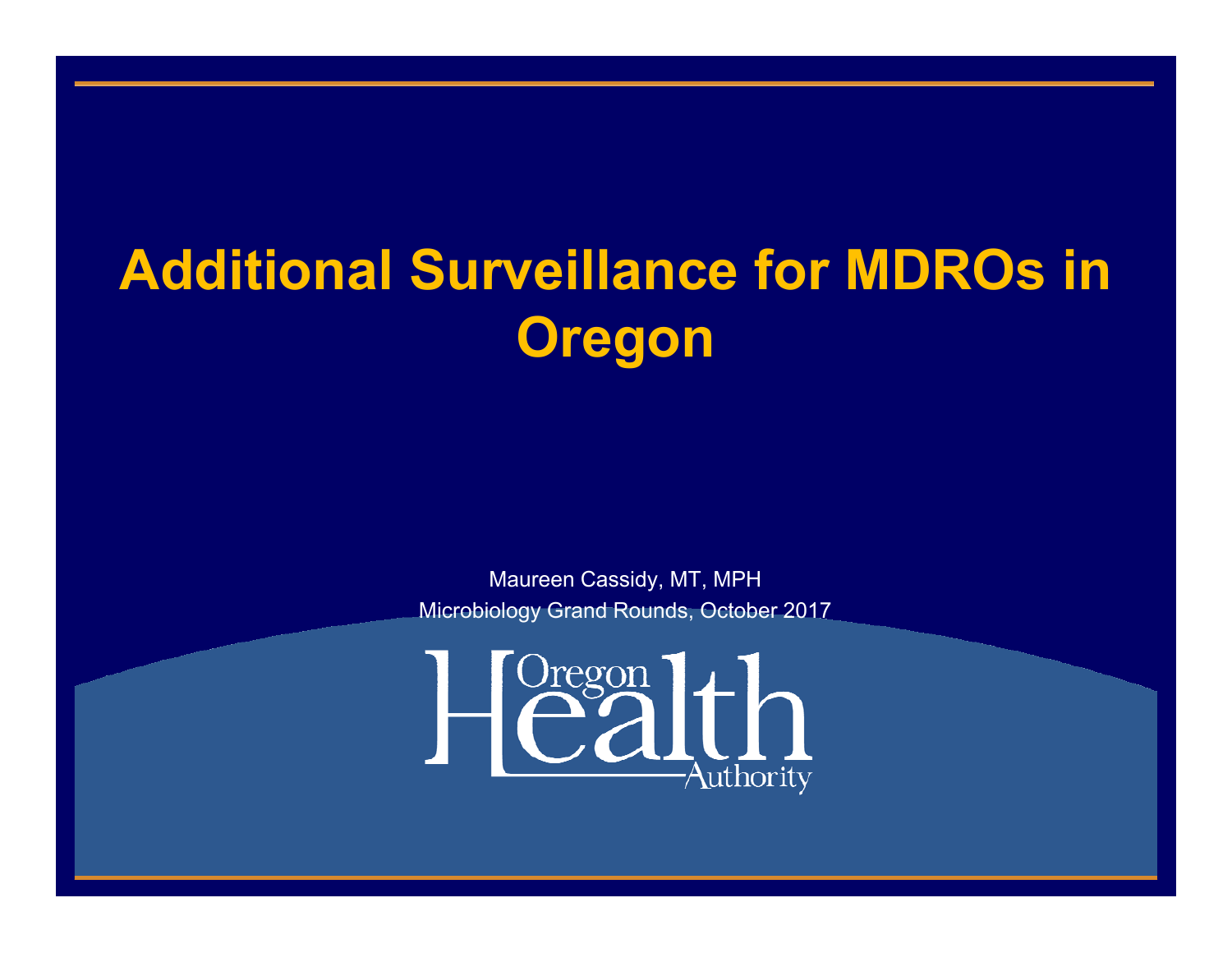# Current Oregon Surveillance for MDROs

#### $\bullet$ CRE is reportable by law

- –carbapenemase testing of CRE isolates - OSPHL
- – soon to test carbapenem-resistant *Pseudomonas aeruginosa* (CRPA)
- $\bullet$  Multi-site Gram-Negative Surveillance Initiative (MuGSI), Portland tri-county
	- – CRE, CRPA, Carbapenem-resistant *Acinetobacter baumannii*
- $\bullet$  Candidemia surveillance – Emerging Infections Program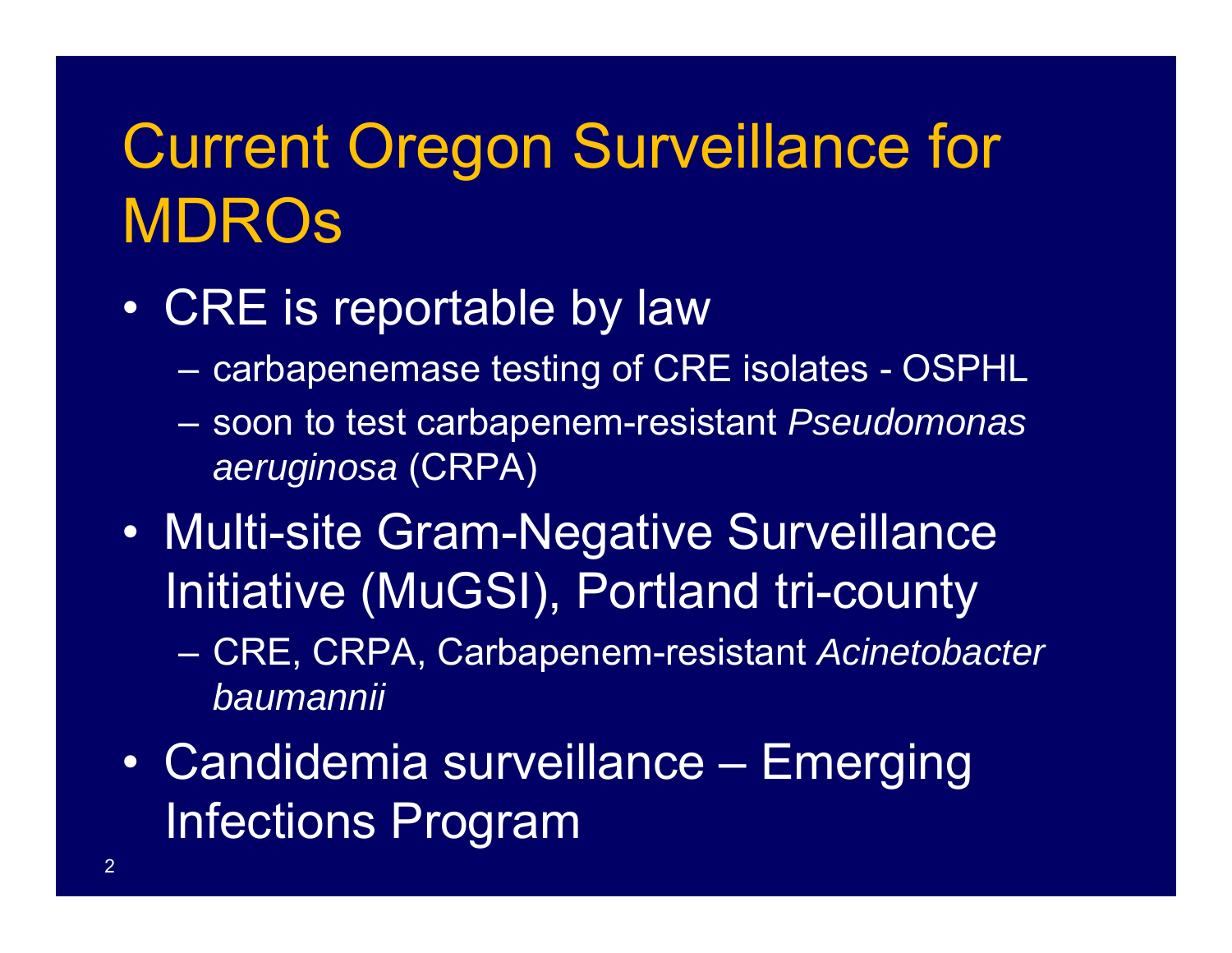# New Surveillance for MDROs



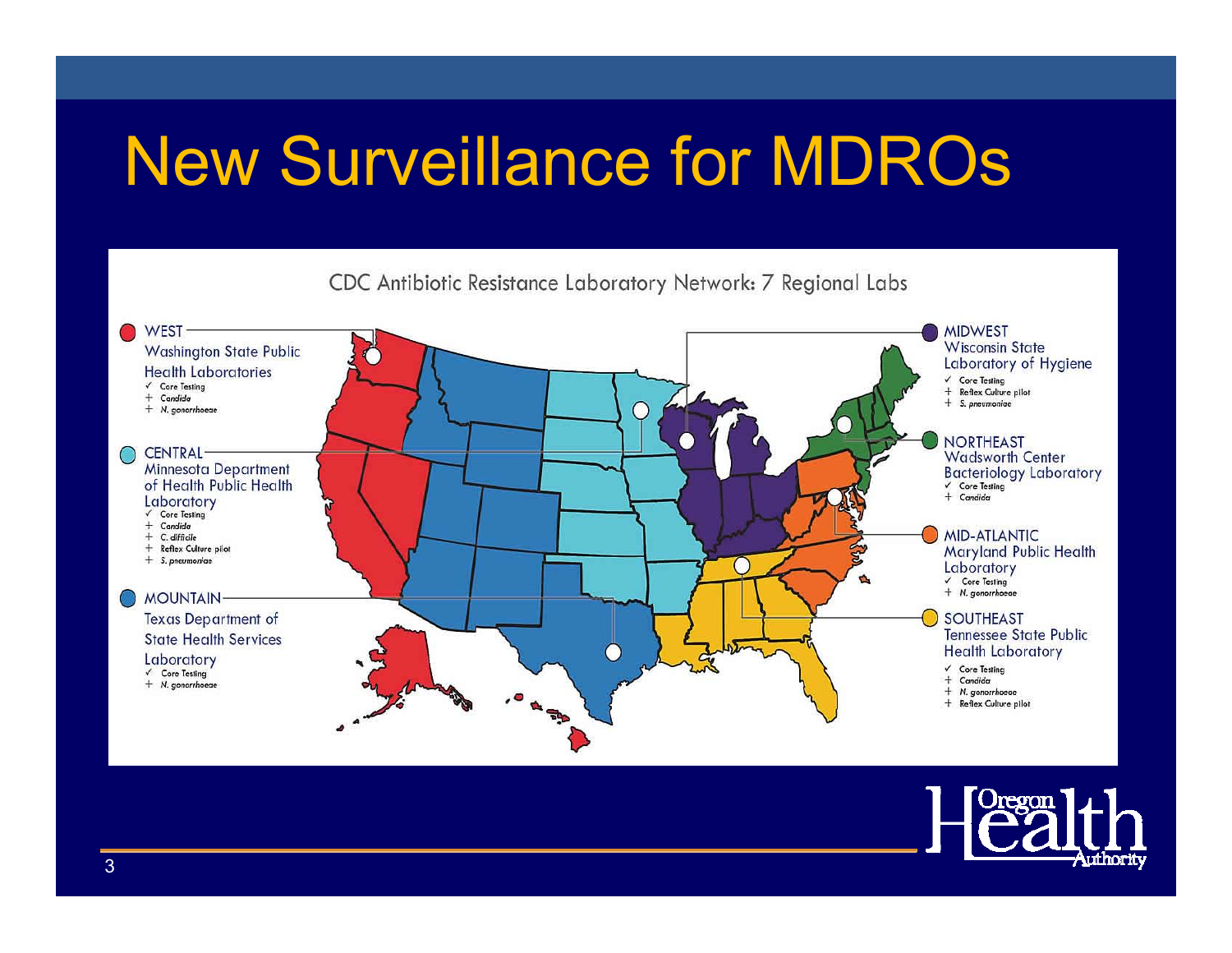Antimicrobial Resistance Laboratory Network (ARLN)

# Support State Public Health Labs CRE and CRPA

- • Confirm questionable/discordant carbapenemase testing – CRE, CRPA
- $\bullet$  Perform colonization screening cultures for CRE and CR PA

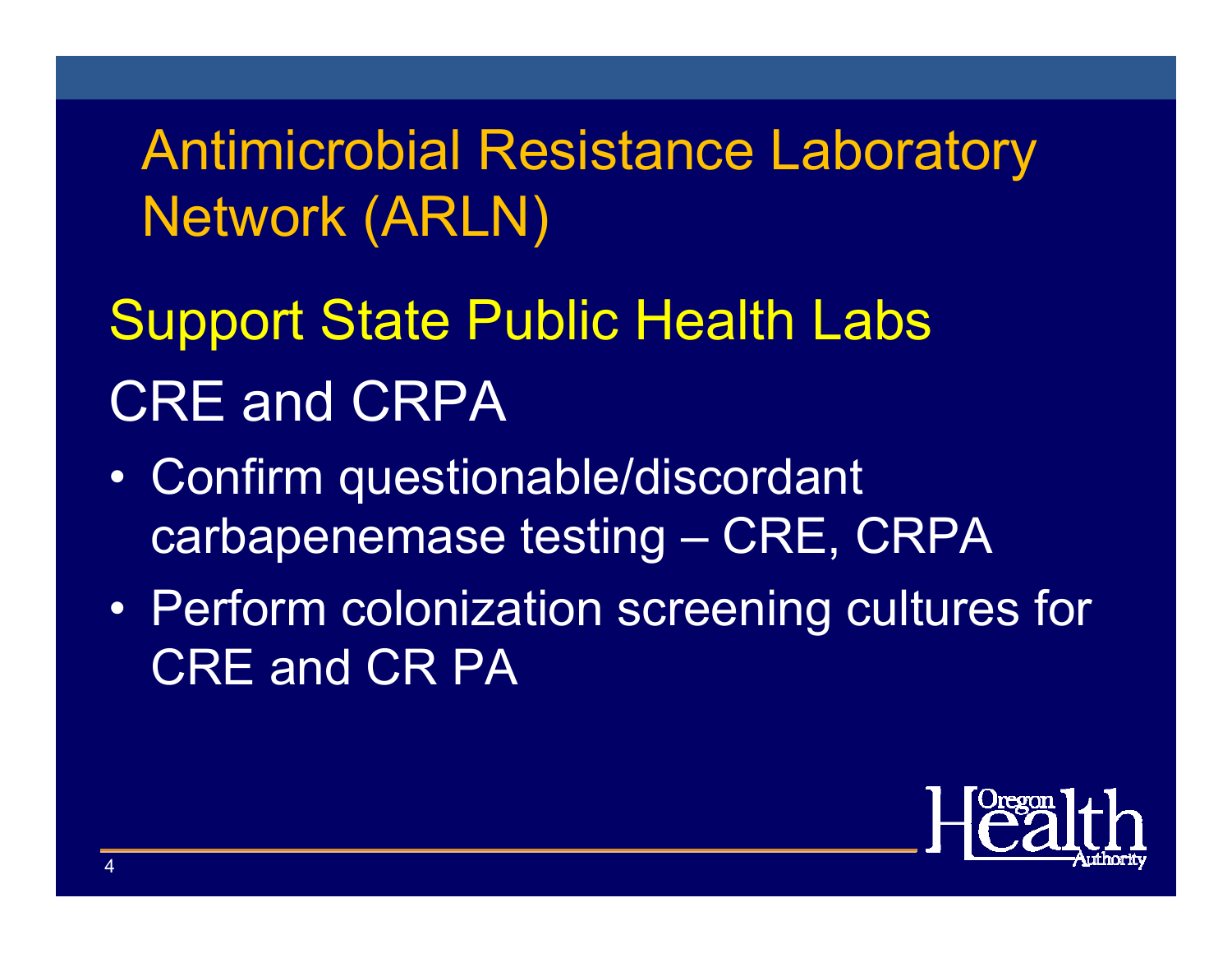## Antimicrobial Resistance Laboratory Network (ARLN) Support





#### **CRAB**

- $\bullet$ Confirm identification
- $\bullet$ Confirm susceptibility testing
- $\bullet$ Perform carbapenemase testing

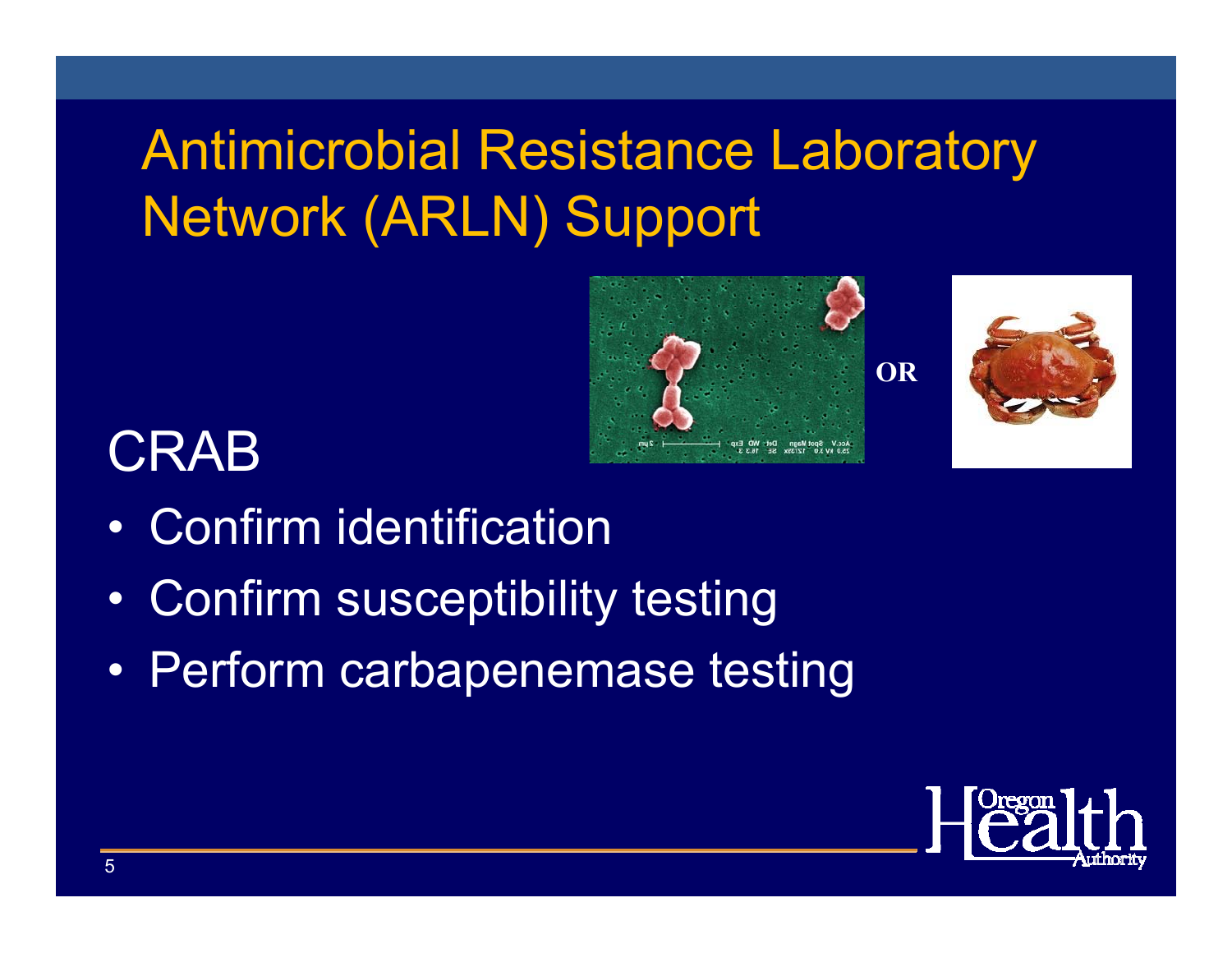## Antimicrobial Resistance Laboratory Network (ARLN) Support

#### Candida surveillance



- $\bullet$  Requesting all isolates – **C. auris**, *C. haemulonii*, and *C. duobushaemulonii*
- $\bullet$  Confirm identification and perform susceptibility testing
- $\bullet$ Testing limited number of *C. glabrata*

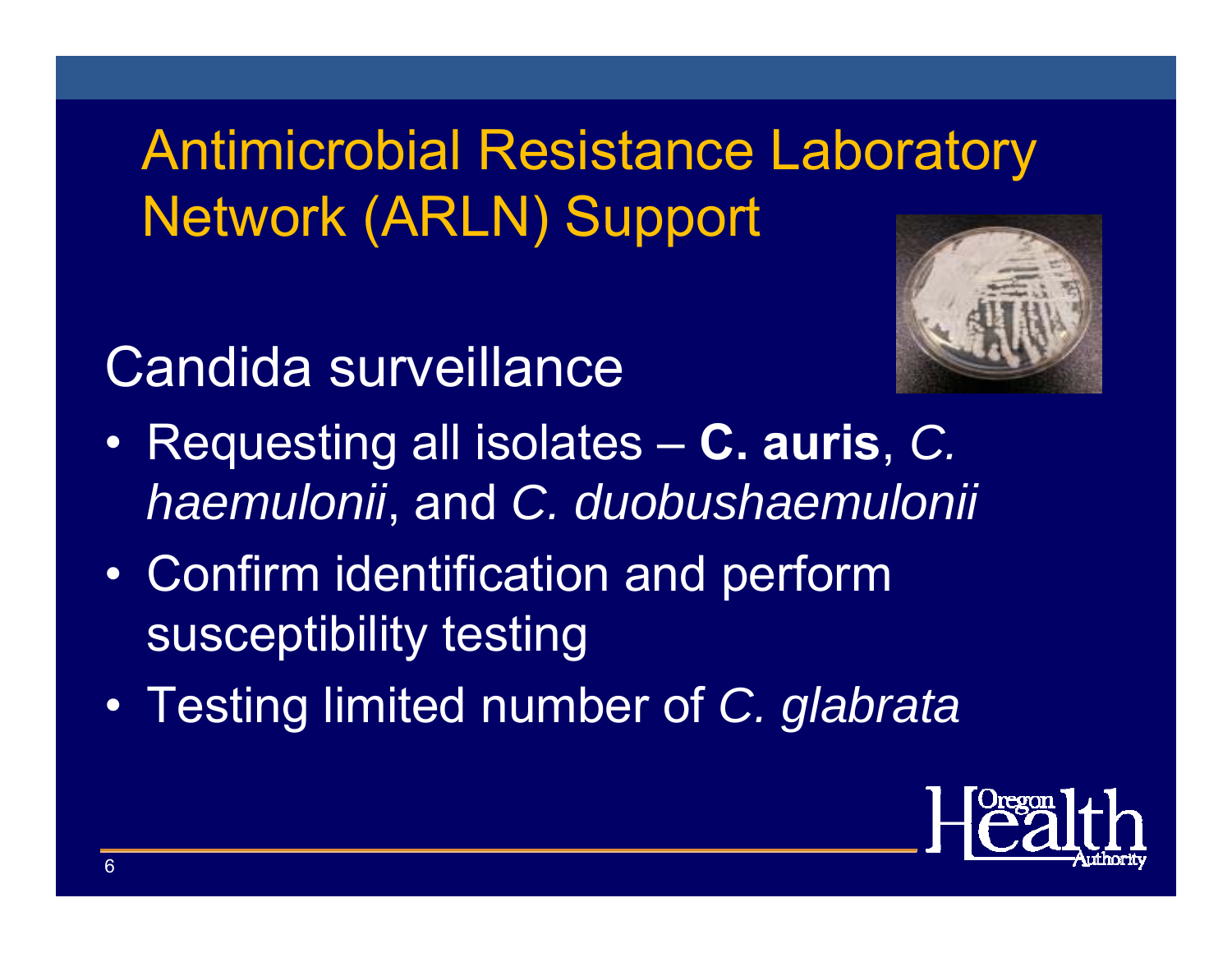Antimicrobial Resistance Laboratory Network (ARLN) Support

## MCR-1, MCR-2



- $\bullet$  Test for resistance genes on any colistin resistant *Enterobacteriaceae*
- Test *E.coli* and *Klebsiella spp*. resistant to 3<sup>rd</sup> generation cephalosporins

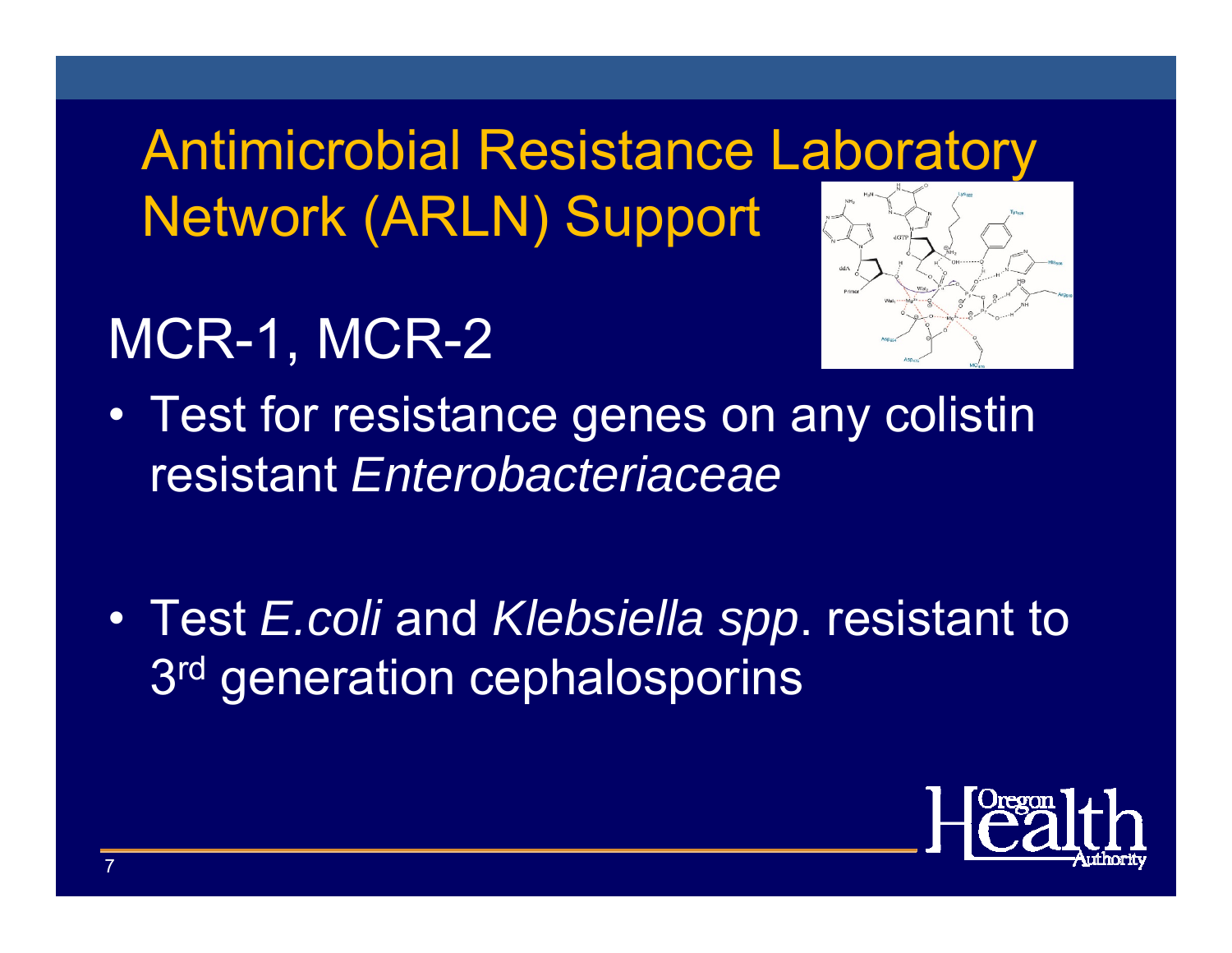### Oregon Plan for Isolate Collection

- • Request isolates from all clinical labs statewide
	- – *C. auris*, any pan-resistant gram negatives, colistin resistant *Enterobacteriaceae*
- Expand sentinel surveillance beyond Portland tri-county – CR PA
	- CRAB